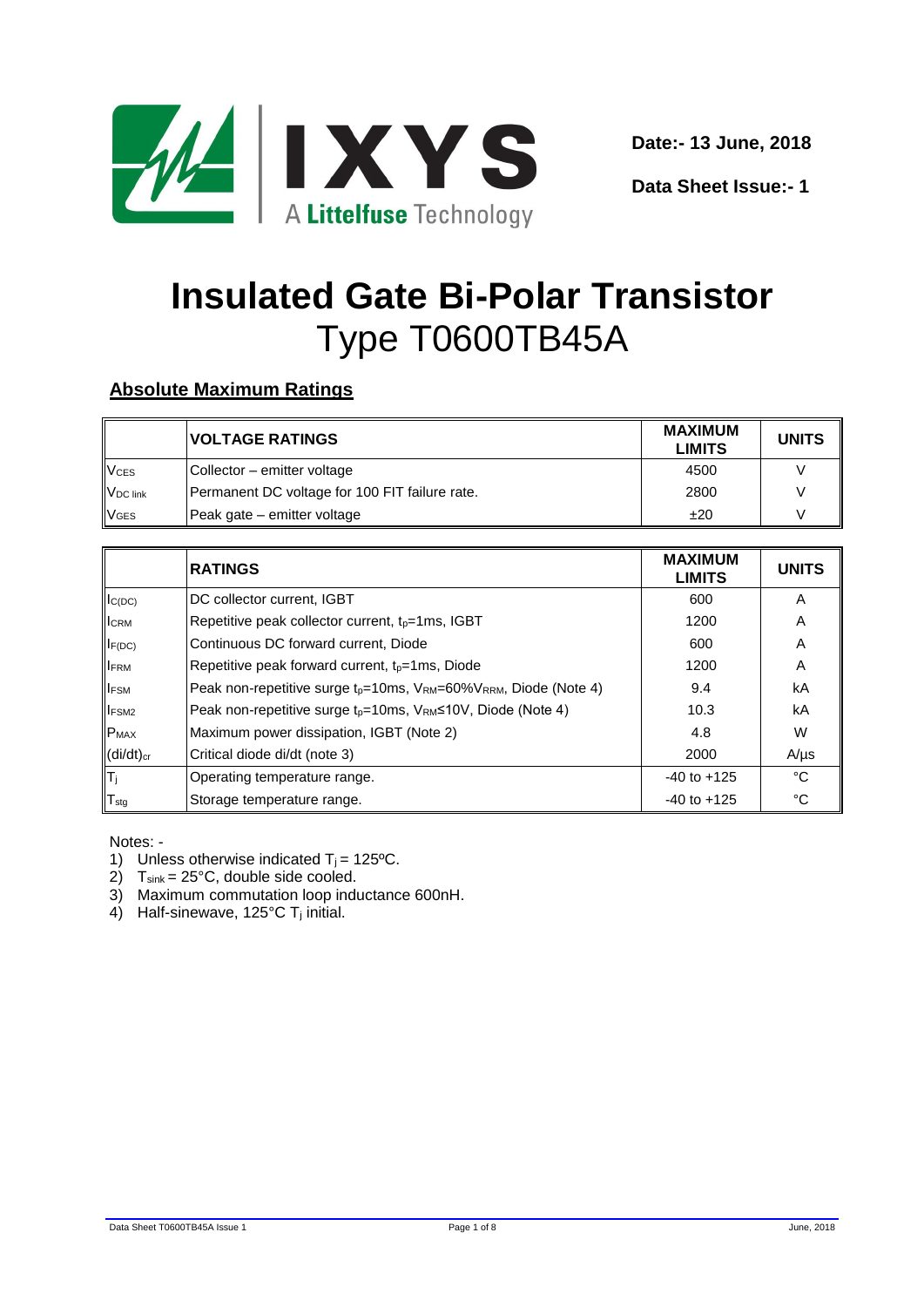### **Characteristics**

IGBT Characteristics

|                     | <b>PARAMETER</b>                       | <b>MIN</b>               | <b>TYP</b>     | <b>MAX</b>               | <b>TEST CONDITIONS</b>                                                    | <b>UNITS</b> |
|---------------------|----------------------------------------|--------------------------|----------------|--------------------------|---------------------------------------------------------------------------|--------------|
| VCE(sat)            | Collector – emitter saturation voltage | $\blacksquare$           | 2.9            | 3.3                      | $I_c = 600A$ , $V_{GE} = 15V$ , $T_i = 25^{\circ}C$                       | V            |
|                     |                                        | $\blacksquare$           | 3.7            | 4.1                      | $I_c = 600A$ , $V_{GE} = 15V$                                             | V            |
| $V_{T0}$            | Threshold voltage                      |                          |                | 1.8                      |                                                                           | $\vee$       |
| $r_{\text{T}}$      | Slope resistance                       |                          | $\blacksquare$ | 3.84                     | Current range: 200 - 600A                                                 | $m\Omega$    |
| $V_{GE(TH)}$        | Gate threshold voltage                 | $\overline{\phantom{0}}$ | 5.3            | $\overline{\phantom{a}}$ | $V_{CE} = V_{GE}$ , $I_C = 60mA$                                          | $\vee$       |
| lc <sub>ES</sub>    | Collector – emitter cut-off current    |                          | 13             | 30                       | $V_{CE} = V_{CES}$ , $V_{GE} = 0V$                                        | mA           |
| <b>I</b> GES        | Gate leakage current                   |                          |                | ±7                       | $VGE = \pm 20V$                                                           | μA           |
| $C_{\text{ies}}$    | Input capacitance                      | $\blacksquare$           | 100            | $\blacksquare$           | $V_{CE} = 25V$ , $V_{GE} = 0V$ , $f = 1MHz$                               | nF           |
| $t_{d(on)}$         | Turn-on delay time                     |                          | 1.6            |                          |                                                                           | μs           |
| $t_r(V)$            | Rise time                              |                          | 2.7            | $\overline{\phantom{a}}$ | $I_c = 600A$ , $V_{CE} = 2800V$ , di/dt=2000A/µs                          | μs           |
| Q <sub>g(on)</sub>  | Turn-on gate charge                    |                          | 8              | $\blacksquare$           | $V_{GE} = \pm 15V$ , L <sub>s</sub> =200nH                                | μC           |
| $E_{on}$            | Turn-on energy                         |                          | 4.6            | $\overline{\phantom{a}}$ | $R_{g(ON)} = 6.8\Omega$ , $R_{g(OFF)} = 11\Omega$ , C <sub>GE</sub> =68nF | J            |
| $t_{d(off)}$        | Turn-off delay time                    |                          | 3.4            | $\overline{\phantom{a}}$ | Integral diode used as freewheel diode                                    | μs           |
| $t_f(I)$            | Fall time                              |                          | 2.5            | $\overline{\phantom{a}}$ | (Note 3, $4 & 5$ )                                                        | μs           |
| Q <sub>g(off)</sub> | Turn-off gate charge                   |                          | 3              | $\blacksquare$           |                                                                           | μC           |
| $E_{\text{off}}$    | Turn-off energy                        | $\blacksquare$           | 2.9            | $\blacksquare$           |                                                                           | J            |
| $I_{SC}$            | Short circuit current                  |                          | 1900           |                          | VGE=+15V, Vcc=2800V, VcEmax≤VcEs,<br>$t_p \leq 10 \mu s$                  | A            |

|                 | Diode Characteristics            |                          |                          |                          |                                                    |              |
|-----------------|----------------------------------|--------------------------|--------------------------|--------------------------|----------------------------------------------------|--------------|
|                 | <b>PARAMETER</b>                 | <b>MIN</b>               | <b>TYP</b>               | <b>MAX</b>               | <b>TEST CONDITIONS</b>                             | <b>UNITS</b> |
| $V_F$           | Forward voltage                  | $\overline{\phantom{0}}$ | 3.6                      | 3.9                      | $I_F = 600A$ , $T_i = 25^{\circ}C$                 | $\vee$       |
|                 |                                  | ٠                        | 3.7                      | 4.0                      | $I_F = 600A$                                       | V            |
| $V_{\text{To}}$ | Threshold voltage                |                          |                          | 2.18                     | Current range 200-600A                             | V            |
| $r_{\text{T}}$  | Slope resistance                 | $\overline{\phantom{0}}$ | $\overline{\phantom{0}}$ | 3.03                     |                                                    | $m\Omega$    |
| $I_{rm}$        | Peak reverse recovery current    | $\overline{\phantom{0}}$ | 640                      | $\overline{\phantom{a}}$ | $I_F = 600A$ , $V_{GE} = \pm 15V$ , di/dt=2000A/us | Α            |
| $Q_{rr}$        | Recovered charge                 | $\overline{\phantom{0}}$ | 700                      | $\overline{\phantom{a}}$ |                                                    | μC           |
| $t_{rr}$        | Reverse recovery time, 50% chord | $\overline{\phantom{0}}$ | 1.2                      |                          |                                                    | μs           |
| $E_{r}$         | Reverse recovery energy          | $\overline{\phantom{0}}$ | 0.9                      | ٠                        |                                                    |              |

#### Thermal Characteristics

|            | <b>PARAMETER</b>                           | <b>MIN</b> | <b>TYP</b> | <b>MAX</b>               | <b>TEST CONDITIONS</b> | <b>UNITS</b> |
|------------|--------------------------------------------|------------|------------|--------------------------|------------------------|--------------|
| $R_{thJK}$ | Thermal resistance junction to sink, IGBT  | ۰          |            | 21.8                     | Double side cooled     | K/kW         |
|            |                                            | ۰          |            | 36.8                     | Collector side cooled  | K/kW         |
|            |                                            | ۰          | -          | 53.5                     | Emitter side cooled    | K/kW         |
| $R_{thJK}$ | Thermal resistance junction to sink, Diode | ۰          |            | 43.2                     | Double side cooled     | K/kW         |
|            |                                            | ۰          |            | 68                       | Cathode side cooled    | K/kW         |
|            |                                            | ۰          |            | 118                      | Anode side cooled      | K/kW         |
| F          | Mounting force                             | 15         | 20         | 25                       | Note 2                 | kN           |
| $W_t$      | Weight                                     | ٠          | 1.2        | $\overline{\phantom{a}}$ |                        | kg           |

Notes:-<br>1) Un

2) Consult application note 2008AN01 for detailed mounting requirements

3)  $C_{GE}$  is additional gate – emitter capacitance added to output of gate drive

4)  $E_{\text{on}}$  integration time 15µs from 10% rising  $I_{\text{G}}$ 

5) E<sub>off</sub> integration time 15µs from 90% falling  $V_{GE}$ .

<sup>1)</sup> Unless otherwise indicated  $T_{j=125^{\circ}C}$ .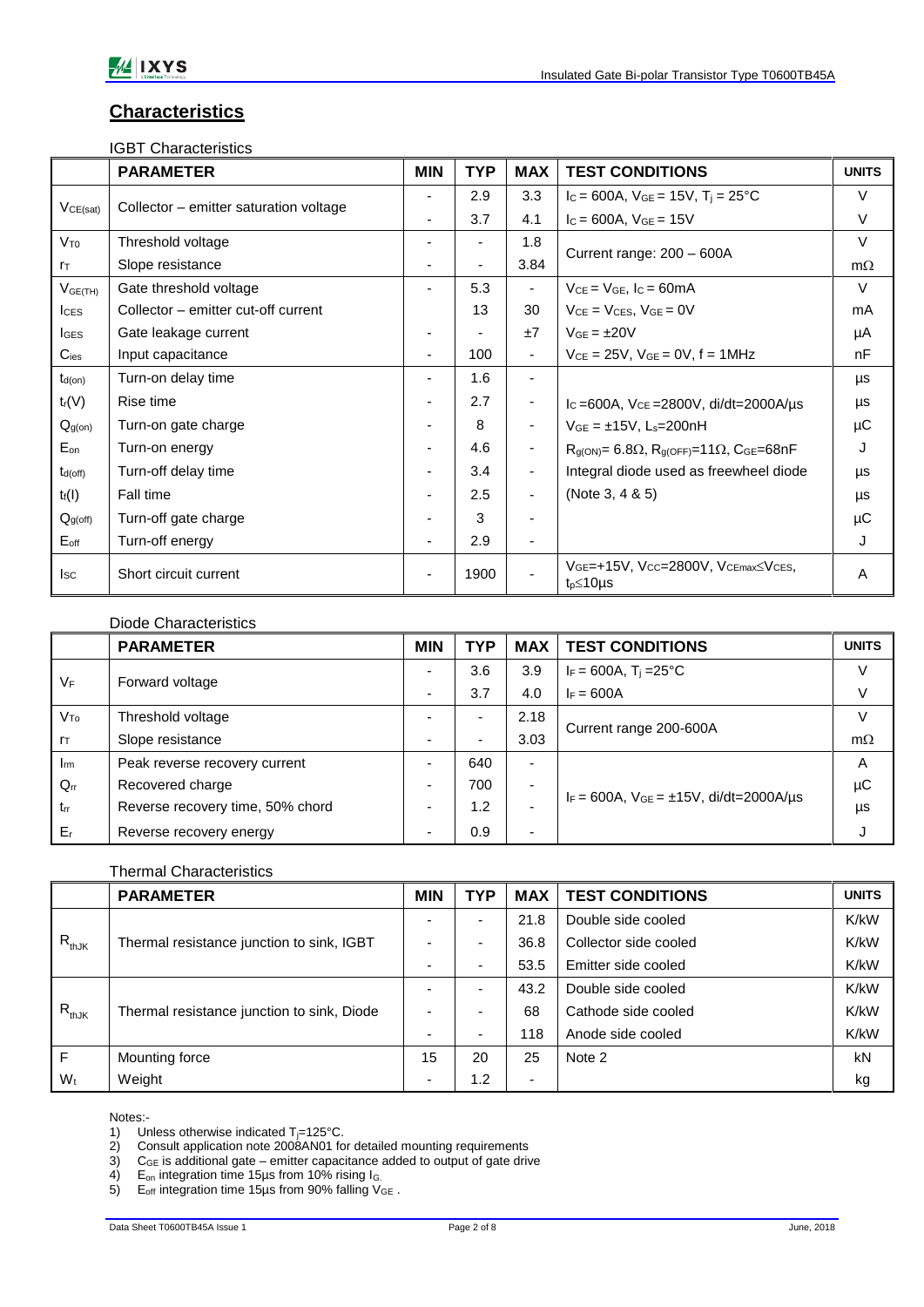

#### **Curves**











Figure 2 – Typical output characteristic

#### Figure 4 – Typical turn-on delay time vs gate resistance

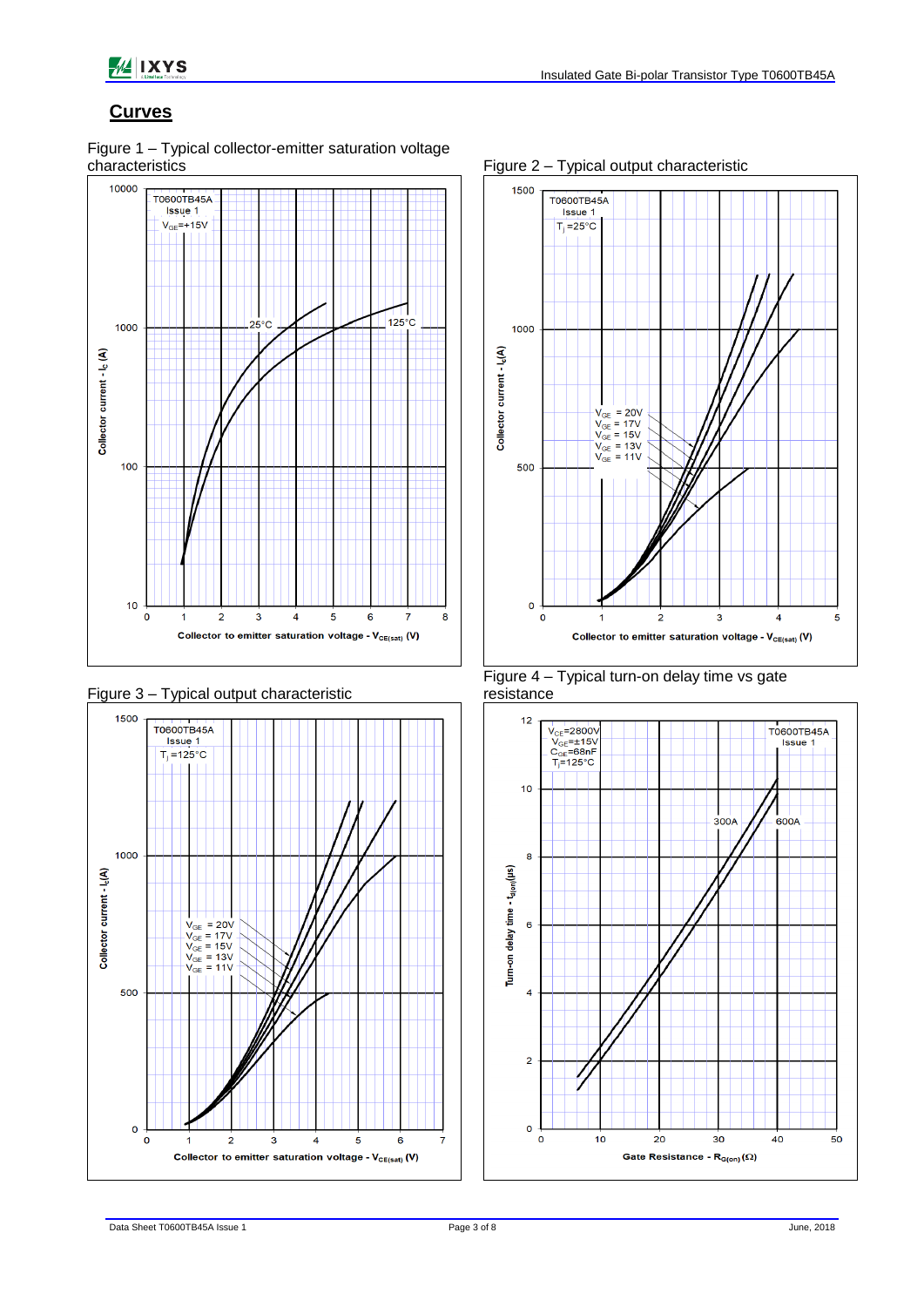## Figure 5 – Typical turn-off delay time vs. gate









Figure 7 – Typical turn-on energy vs. di/dt Figure 8 – Typical turn-off energy vs. collector current

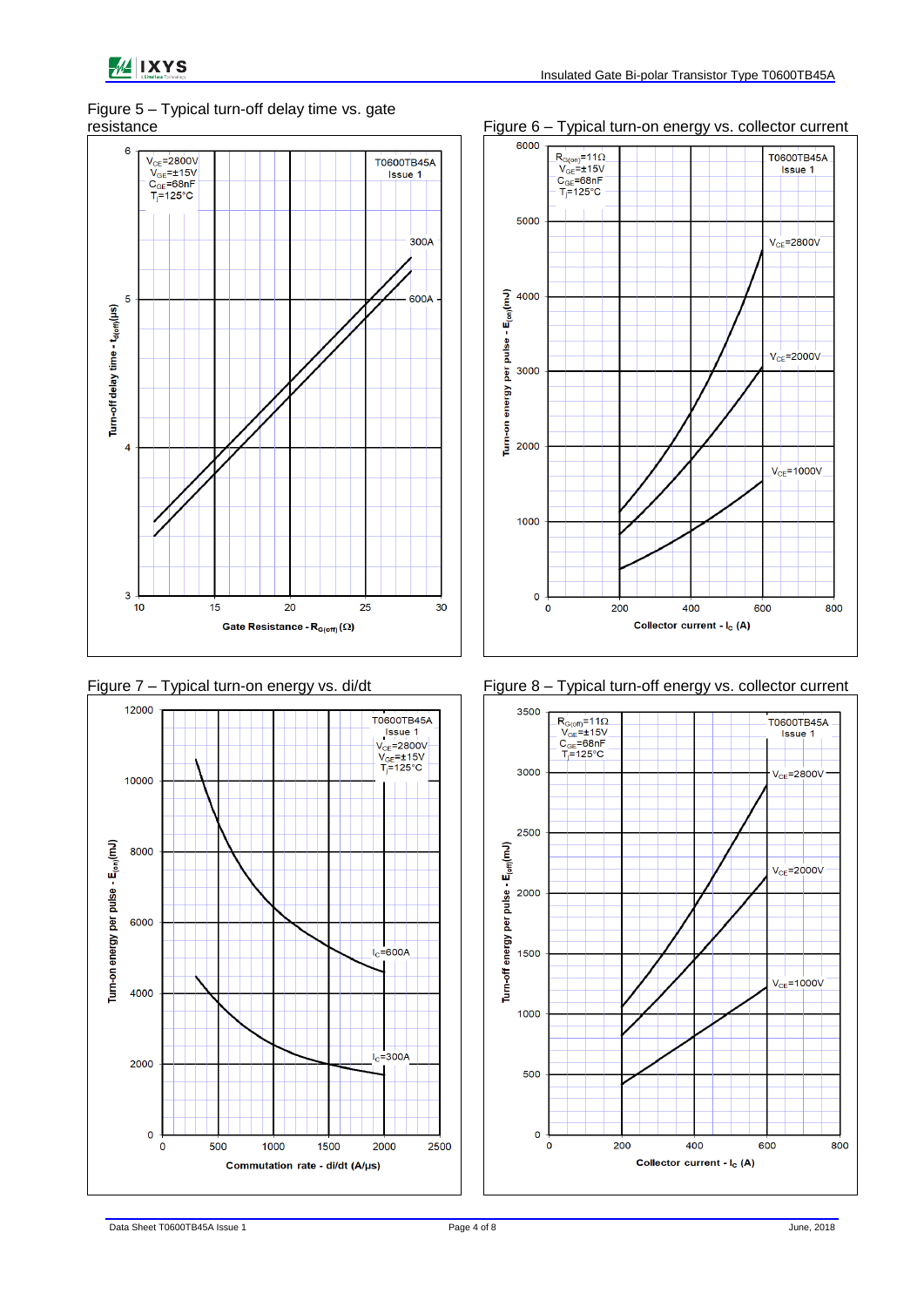



Figure 11 – Typical diode forward characteristics Figure 12 – Typical recovered charge







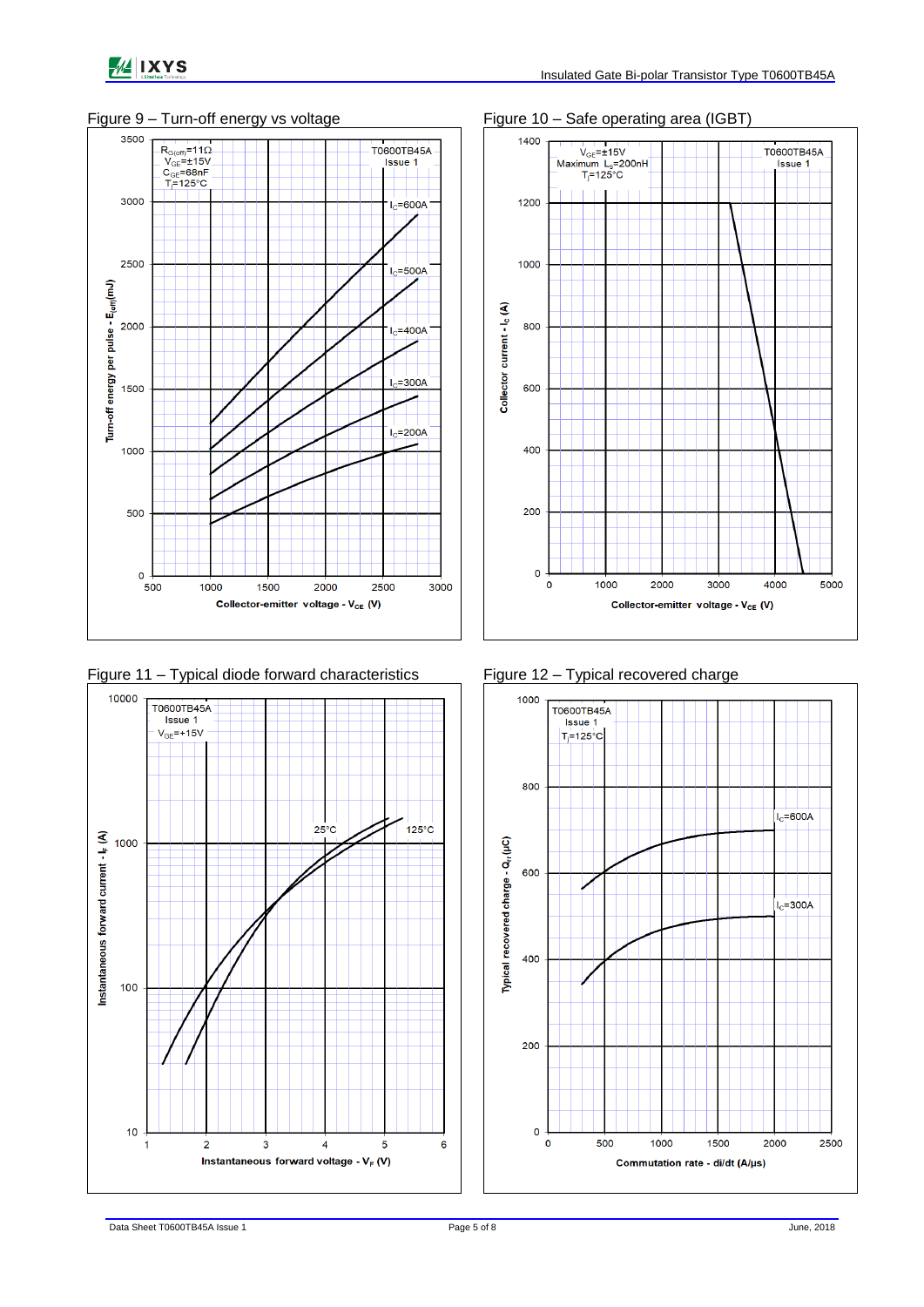











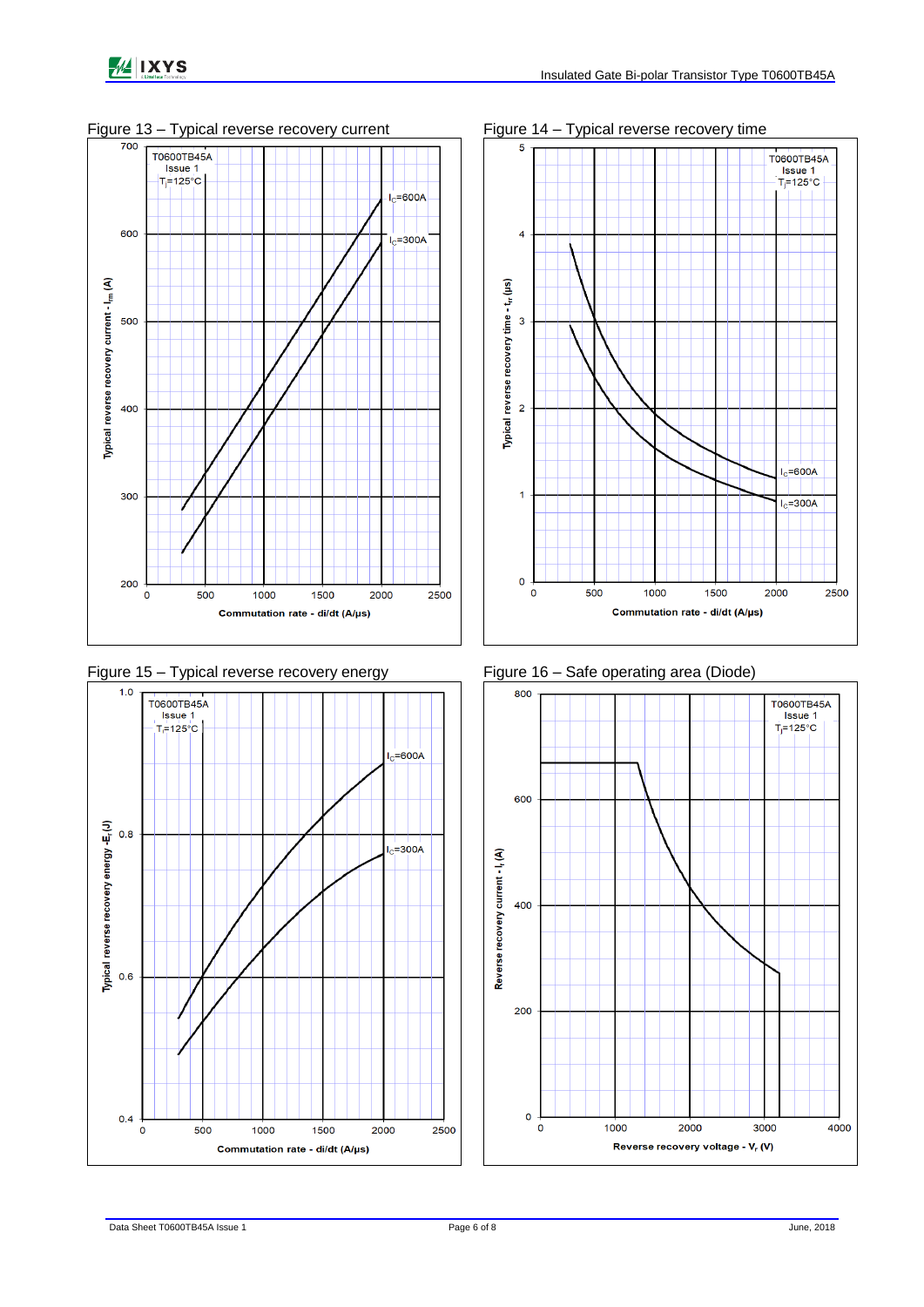



Figure 17 – Transient thermal impedance (IGBT) Figure 18 – Transient thermal impedance (Diode)

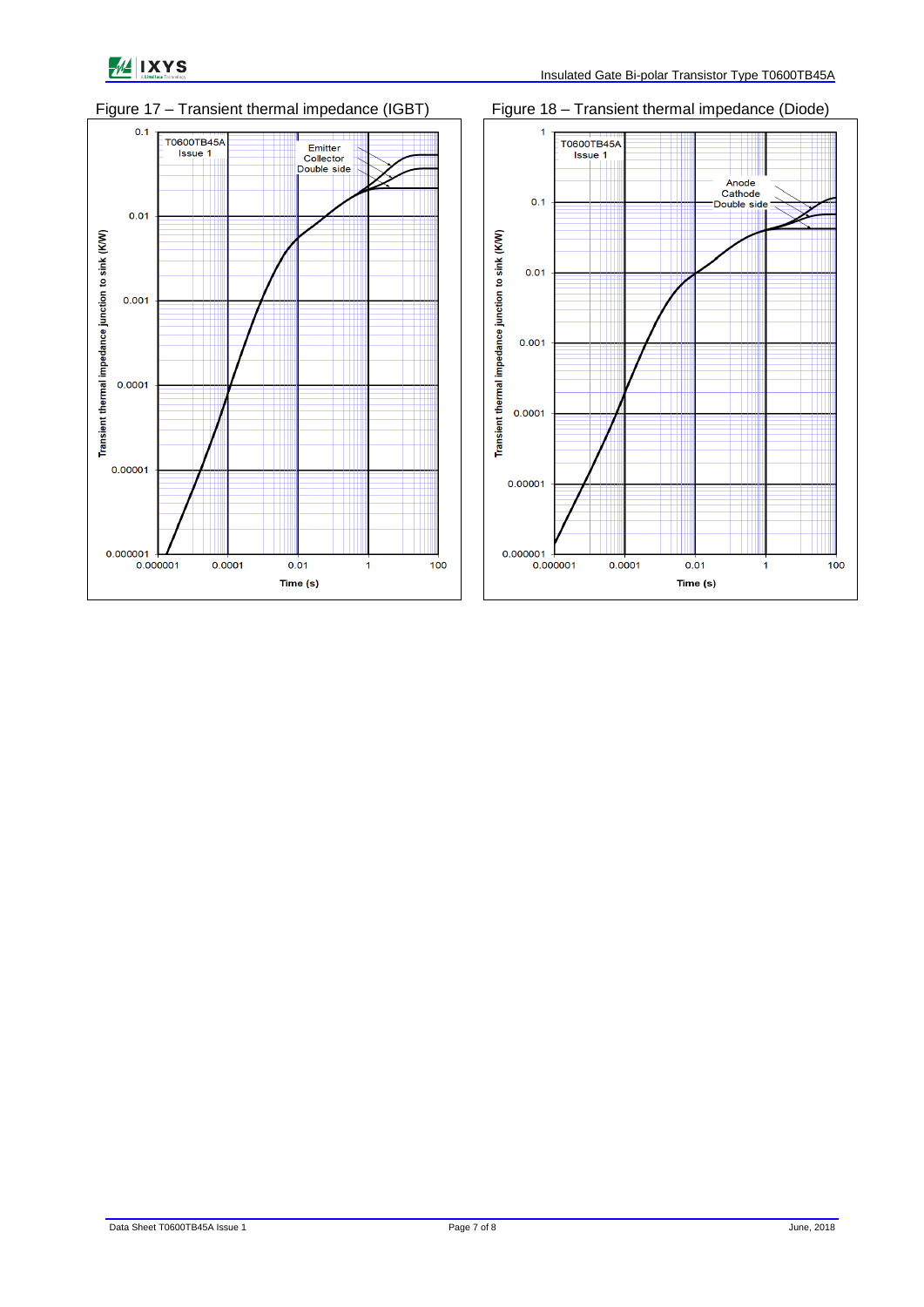#### **Outline Drawing & Ordering Information**